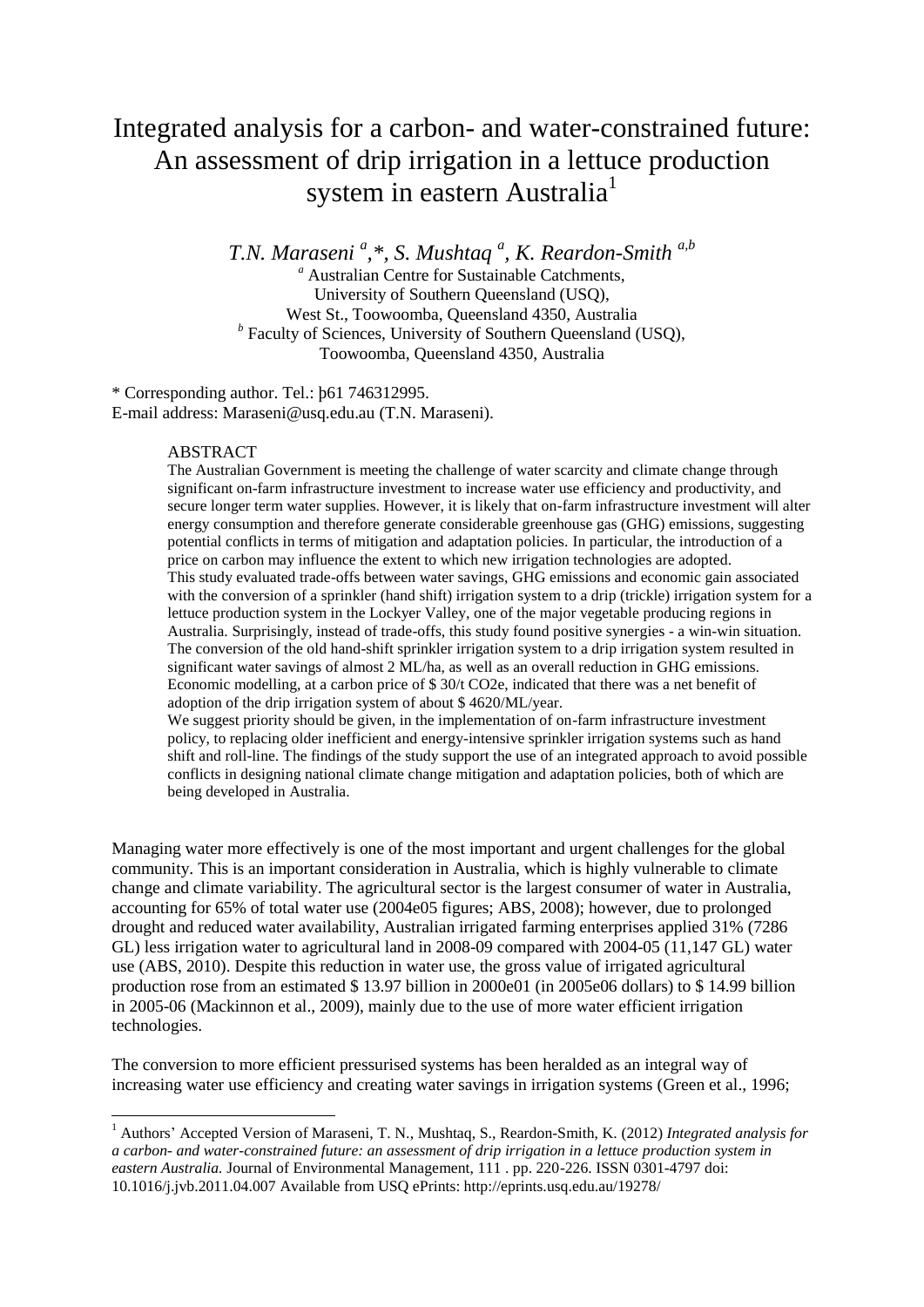Zehnder et al., 2003; Lal, 2004; Jackson et al., 2010). Two-thirds of irrigators in the Murray Darling Basin (MDB) changed their water management practices during 2004e05 (ABS, 2008), and of these, 35% adopted more efficient irrigation techniques. Recently, Mackinnon et al. (2009) examined investment patterns on irrigated farms in the MDB during 2006e07 and found that, despite the effects of the drought on farm profitability, around 7% of irrigation farms made new investments in on-farm irrigation infrastructure during 2006-07. They suggested that investment patterns over this period were influenced by the extended drought conditions and widespread water scarcity, and that future climate change and ongoing water and environmental reforms would continue to play a part in driving investment decisions on irrigated farms.

Conventional irrigation practices are generally characterized by low water use efficiencies. The conversion to pressurised systems is a valid option for water savings (Baillie et al., 2007), but will change patterns of on-farm energy consumption and could potentially increase GHG emissions. The decision to invest in irrigation technology traditionally depends on the water conservation benefits of the new technologies, and the costs associated with implementing the technology change (Qureshi et al., 2001; Pratt Water, 2004; Mackinnon et al., 2009). Increasing concerns about energy dependency and levels of GHG emissions (Zillman et al., 2008; Jackson et al., 2010) have been largely ignored in irrigation technology adoption decisions. Analysis of trade-offs is critical to ensuring that the economic efficiency of agricultural production is maintained, while environmental impacts are minimized.

This study uses an integrated assessment framework to evaluate trade-offs between water savings, greenhouse gas emissions and economic gain associated with conversion from an old hand shift sprinkler irrigation system to drip irrigation in a lettuce cropping system in the Lockyer Valley in southeast Queensland, Australia.

#### **2. Study area**

This study is based on an 80 ha irrigated lettuce cropping farm in the Lockyer Valley, south-eastern Queensland. Data was obtained from farm records and through a semi-structured interview processes.

Rainfall patterns in this area can be highly variable, and water scarcity is a significant concern. In response, the entire property was converted over several years from overhead sprinklers (manual shift) to a drip irrigation system. Water use under drip (trickle) irrigation has resulted in greater than 100% water savings, with 1.79 ML/ha of water used with the new system compared to 3.75 ML/ha under the old hand shift sprinkler system. The drip system also allows for significant flexibility and multi-tasking. With the completely automated system, each 2 ha block is watered for 1.5 h per week and the entire farm can now be watered in a single day, allowing for increased flexibility when rain is predicted. By comparison, under the old hand shift system, watering was continuous as the system had to be kept moving around the farm.

In addition to more efficient water use and ease of management, the farm manager reported that adoption of drip irrigation technology also resulted in increased yields, improved crop quality and soil health, and labour savings. Currently, this farm yields about 37,372 kg/ha while under the hand shift irrigation, yields were estimated to be 31,766 kg/ha. In addition, the newer technology has resulted in quality improvements with fewer mildews present in the crop. The drip system on this farm is now fully-automated and centrally-controlled, and the complexity of tasks has been reduced with, for example, the ability now to fertilise while irrigating (fertigate). While fertiliser use has increased under the drip system with changes in fertiliser technology over time, fertiliser efficiency is greater with trickle than sprinkler irrigation systems. Liquid fertilisers are now applied through the irrigation system (fertigation) in regular quantities adjusted to crop requirements, significantly reducing the risk of leaching over time.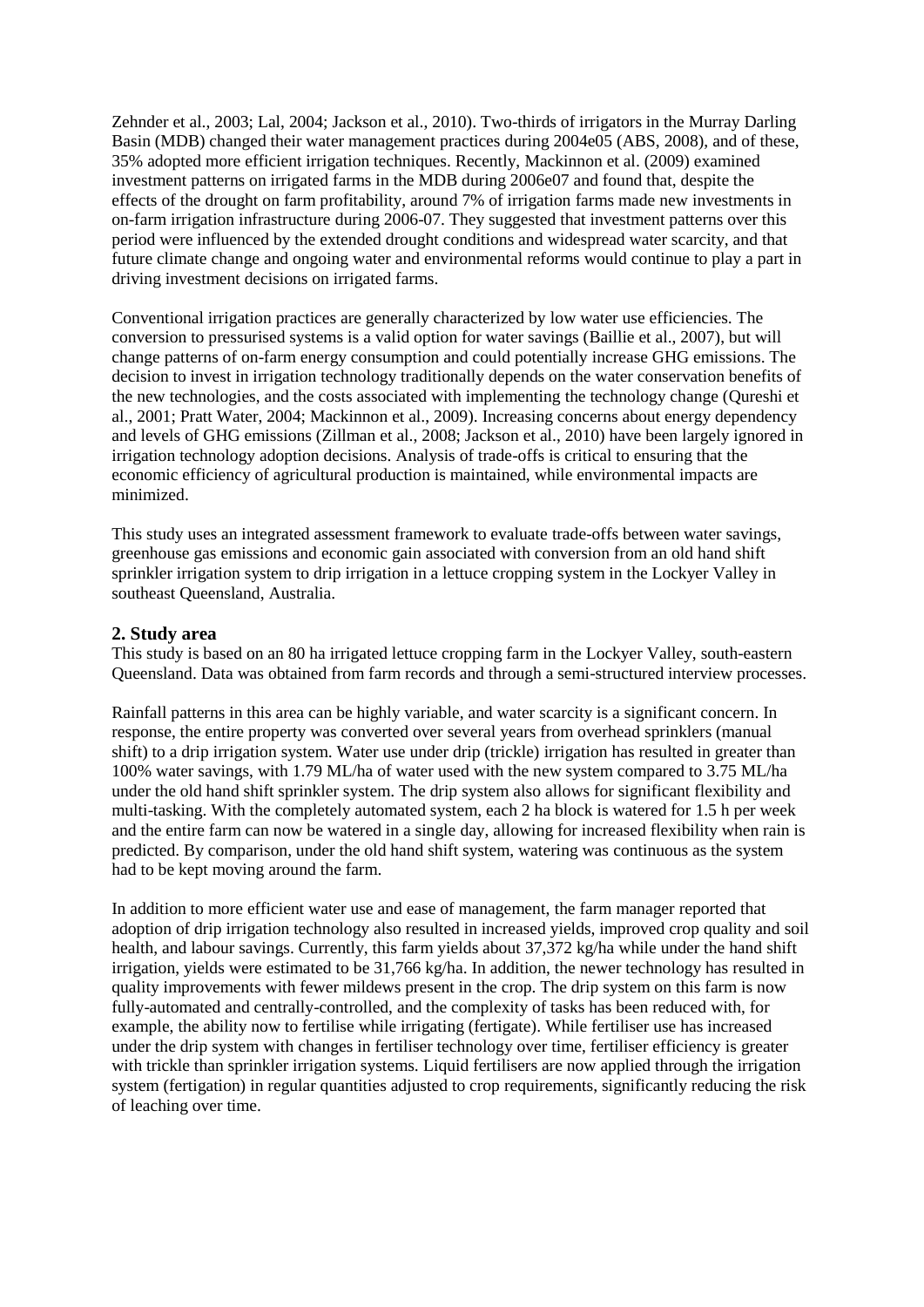## **3. Methods**

## *3.1. Integrated modelling*

An integrated framework was developed to assess the effectiveness of different irrigation technologies used at the farm level. This framework evaluates tradeoffs associated with the adoption of new irrigation technology in terms of irrigation requirements, water savings, energy use and GHG emission, as well as the relative costs of irrigation and associated equipment. As a general principle, trade-off analysis is based on the concept that, for a given set of resources and technology, increase in a desirable outcome will result in less of another desirable outcome (Stoorvogel et al., 2004). The integrated economic framework used has three main components - hydrological modelling, GHG modelling, and cost and benefit estimation. This framework not only provides reliable estimates of water savings and GHG implications, but also estimates tradeoffs between achieving water security and environmental security.

## *3.2. Greenhouse gas modelling*

The GHG modelling component of the integrated framework compares emissions due to the use of energy, agrochemicals, fertilisers and farm machinery between the two different irrigation systems.

## *3.2.1. GHG emissions due to the use of electricity and diesel*

The amount of electricity and diesel used for different farming operations was advised by the farmer. Energy content factors and GHG emissions were derived from DCC (2009) and Ozkan et al. (2004) as follows: (i) for diesel and diesel oil, energy content factor and GHG emission values used were 38.6 MJ/L and 75.2 g CO2/MJ; and (ii) for electricity, these values were 11.9 MJ/kW and 281 g CO<sub>2</sub>/MJ, respectively (DCC, 2009; Ozkan et al., 2004). Emissions factors for diesel include both combustion emissions factors (69.9 g  $CO<sub>2</sub>e/MJ$ ), and indirect emissions factors related to extraction, production, transport and delivery (5.3 g  $CO<sub>2</sub>e/MJ$ ). Similarly, emissions factor for electricity include emissions due to consumption (Scope 2; DCC, 2009), and indirect emissions attributable to the extraction, production and transport of electricity and to the electricity lost in delivery in the network (Scope 3; DCC, 2009).

#### *3.2.2. Emissions from production, packaging, storage, and transportation of agrochemicals*

Agrochemicals include fertilisers and chemicals (herbicides, insecticides, fungicides and plant growth regulators). The types and amounts of agrochemicals used on the lettuce farm were recorded through a structured interview process. Four types of fertilizers (CropKing  $77S<sup>TM</sup>$ , Sulphate of Ammonia, Calcium Nitrate and Potassium Nitrate) were reported for the lettuce cropping operation. The proportions of major fertiliser elements in each fertiliser were estimated using the chemical formulae and molecular and atomic weights. For example, CropKing  $77S<sup>TM</sup>$  contains 13.3% nitrogen, 2.2% phosphorus, 13.5% potassium and 19.6% sulphur. Similarly, potassium nitrate has 13% nitrogen and 44% potassium. As suggested by Rab et al. (2008), each chemical was multiplied by a conversion factor (0.5 for herbicides and 0.25 for insecticides and plant growth regulator) to obtain the approximate active ingredients in the mix. CO2e emission factors for the production, packaging, storage and transportation of each kg of fertiliser-element (in fertiliser) and active ingredient (in herbicide, insecticide and plant regulators) were adapted from Lal (2004, Table 1).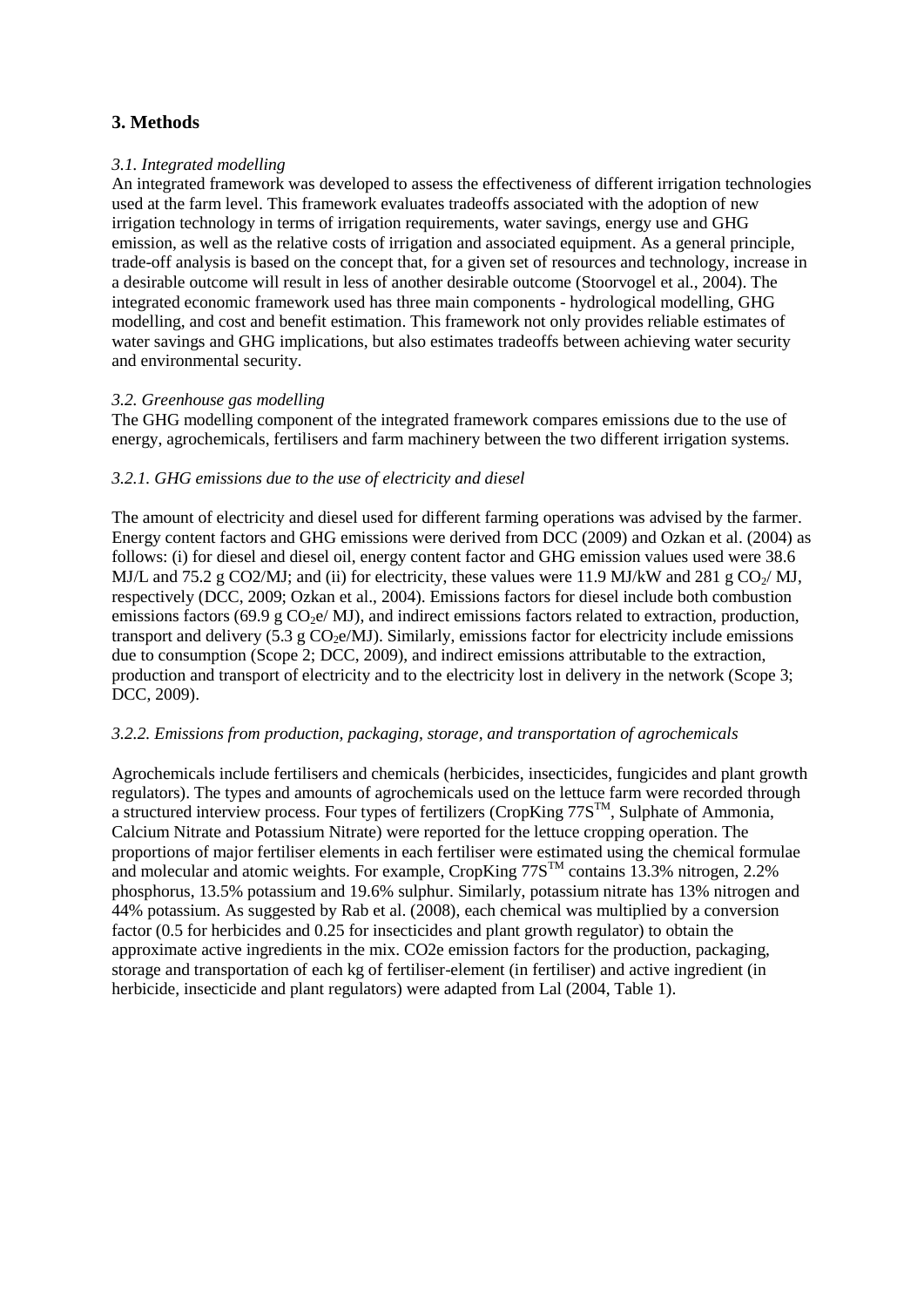#### **Table 1**

| Fertiliser                | $Kg$ CO <sub>2</sub> e $kg^{-1}$ fe | Chemicals           | $Kg$ CO <sub>2</sub> e $kg^{-1}$ ai |
|---------------------------|-------------------------------------|---------------------|-------------------------------------|
| N                         | 4.77                                | <b>Insecticides</b> | 18.7                                |
|                           | 0.73                                | <b>Herbicides</b>   | 23.1                                |
|                           | 0.55                                | <b>Fungicides</b>   | 14.3                                |
| $\mathrm{S}^{\mathrm{a}}$ | 0.30                                |                     |                                     |

CO<sub>2</sub>e (kg CO<sub>2</sub> kg<sup>-1</sup> fertiliser-element (fe) or kg CO<sub>2</sub> kg<sup>-1</sup> active ingredient chemicals (ai)) for the production, packaging, storage and transportation of agrochemicals.

<sup>a</sup> Note: Calculated using information from Wells (2001) and Barber (2004). The emissions amount for calcium is not available so the emissions amount of its close element, K, has been used.

Source: Adapted from Lal (2004).

#### 3*.2.3. Emissions of N2O from soils due to N-fertiliser application*

In Australia, the Cooperative Research Centre (CRC) for Greenhouse Accounting has established a set of emissions factors suitable for Australian agricultural systems. As per their recommendation, an emissions factor of 2.1% (2.1 kg  $N_2O-N/100$  kg-N) was used in this study (DCC, 2005 cited in O'Halloran et al., 2008); evidence that N2O emissions from soils may vary under different irrigation systems is yet to be verified in Australia. The total amount of  $N<sub>2</sub>O-N$  was calculated and converted into N<sub>2</sub>O (by multiplying by 1.57, the molecular wt of N<sub>2</sub>O/mole wt of N<sub>2</sub>) and then into CO<sub>2</sub>e.

## *3.2.4. Emissions due to the production of farm machinery*

Several studies have estimated GHG emissions due to the production of a kilogramme of farm machinery (Stout, 1990; Helsel, 1992; Maraseni et al., 2007, 2009b). Maraseni et al. (2007, 2009b, 2010a) found that GHG emissions due to farm machinery used are directly related to fossil fuel consumption. For example, Maraseni et al. (2007) estimate that GHG emissions associated with the production of farm machinery and accessories used in peanut maize cultivation systems are 14.4% of the emissions associated with fossil fuels use. Due to lack of data for other farming systems, we have followed them for the estimation of GHG emissions for the production of farm machinery.

#### *3.3. Hydrological modelling*

Water savings can be quantified through field experiments and crop models (Wood and Finger, 2006; Khan et al., 2004, 2008a,b; Peter DeVoil, pers. comm.). Field experiments are usually the most accurate method of determining potential water savings, but require time and costs. Alternatively, crop models such as Soil, Water, Atmosphere and Plant (SWAP) and Agricultural Production Systems sIMulator (APSIM) are often applied to estimate potential water savings (Khan et al., 2004, 2008a,b). Khan et al. (2004; 2008a,b) and Khan and Abbas (2007) have effectively employed SWAP models to estimate potential water savings resulting from improved water management and new technologies (drip and sprinkler irrigation systems) under a range of soil and climatic conditions.

The SWAP model was applied to estimate potential water savings for the lettuce farm under consideration in this study. The irrigation technology on the farm was grouped under two broad system types: drip and sprinkler irrigation systems. This farm harvests two lettuce crops (autumn and winter) during the cropping year. However, water savings were estimated for winter lettuce only. Winter lettuce is transplanted early August and harvest starts during early October (about 55-60 days after transplantation). Lettuce is grown on a wide range of soil types ranging from light sandy to heavy clay loams in the Lockyer Valley (Amjed, 2010). However, for the SWAP model, the sandy loam soil type, the main soil type at the farm, was used. Lettuce is a shallow rooted crop, with 85% of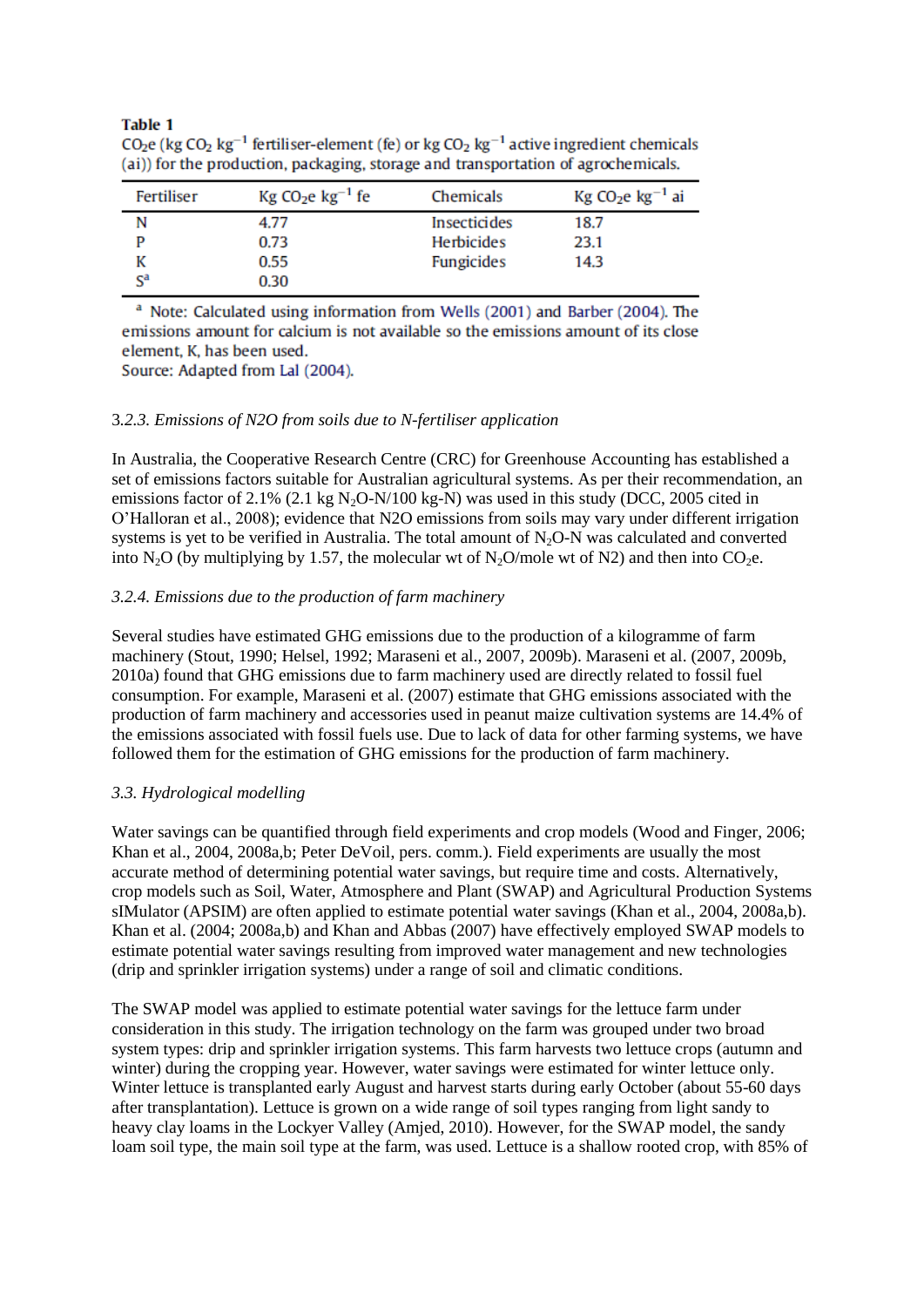water uptake occurring from the top 20 cm of the soil profile. It is susceptible to water stress, and uniform distribution of irrigation water is necessary to ensure the crop is not over- or under-irrigated.

Bureau of Meteorology (BoM) climatic data for the Gatton weather station were used in the SWAP model. The average annual rainfall is 770 mm, with a large variation in annual rainfall distribution. The mean minimum and maximum temperatures during the cropping period are 9.8  $^{\circ}$ C and 25  $^{\circ}$ C, respectively. The potential evapotranspiration (ETo) during the growing season ranges from 3.2 to 5.5 mm/day. The timing of irrigation applications throughout the season was determined by the grower using visual observations of the crop and soil, and based on his experience and the use of Enviroscan meters. Approximately 25 mm was applied in each irrigation event using three different irrigation practices. The SWAP model was simulated for the period between Jan 1980 to DCC, 2009.

## *3.4. Economic modelling*

A key component of the integrated framework was to undertake Benefit-Cost Analysis (BCA). A number of key economic evaluation indices, Net Present Value (NPV), Internal Rate of Return (IRR), Benefit Cost Ratio (BCR), and Payback Period year, were used to assess the economic feasibility of the conversion from the less efficient and more energy intensive sprinkler (hand shift) irrigation system, to the new, more efficient drip irrigation system.

Modern irrigation systems are sophisticated and capital intensive, and require significant initial capital investment. The stream of benefits flow over the life of a system, usually 15-25 years, depending on the type of system used. To measure economic returns from the on-farm investment in such technologies, the benefits from the new system were measured, taking into account the total impacts of the option: improvement in yield and quality, shifts in cropping rotation, reductions in input costs, labour savings, water savings, and the benefits (or costs) of GHG emissions reduction and other factors.

Sensitivity analysis was also carried out to validate the robustness of the economic analysis by systematically changing the values of key benefit parameters. Variables in the sensitivity analysis included water savings, labour and yield benefits, water sharing, GHG emission prices, sprinkler irrigation technology life, and interest rates. However, sensitivity analysis results are mainly discussed using NPV as an evaluation criterion.

The estimates of these parameters were obtained through a detailed structured interview with the lettuce farmer. The farm level irrigation technology modernisation model 'Waterwork' (Khan et al., 2010) was used to evaluate the economics (costs and benefits) of technology adoption. The model was simulated for 25 years with an interest rate of 5%. The current temporary and permanent water trading price of \$ 300/ML and \$ 1500/ML (www.waterexchange.com.au/) were used in the modelling as a substitute for a water price through the water sharing and buyback program.

#### *3.4.1. Economic model parameters and assumptions*

The following parameters and assumptions were used in the analysis:

- The 80 ha farm consists of multiple blocks of 2 ha, therefore a 2 ha block converted to sprinkler irrigation during 2005-06 was selected for detailed economic analysis.
- The cropping pattern included mainly autumn and winter lettuce, with replacement with broccoli, cauliflower, depending on the market conditions. We used the winter lettuce crop in the analysis. Barley, wheat and/or oats are grown during summer, but are mainly rain-fed, and were not included in the analysis.
- A yield improvement of about 18% (over 5.6 t/ha), as reported by farmer, was used in the model.
- All of the saved water is used to increase the cropping area.
- Water use efficiency of 92%, as reported by the farmer, was used in the analysis.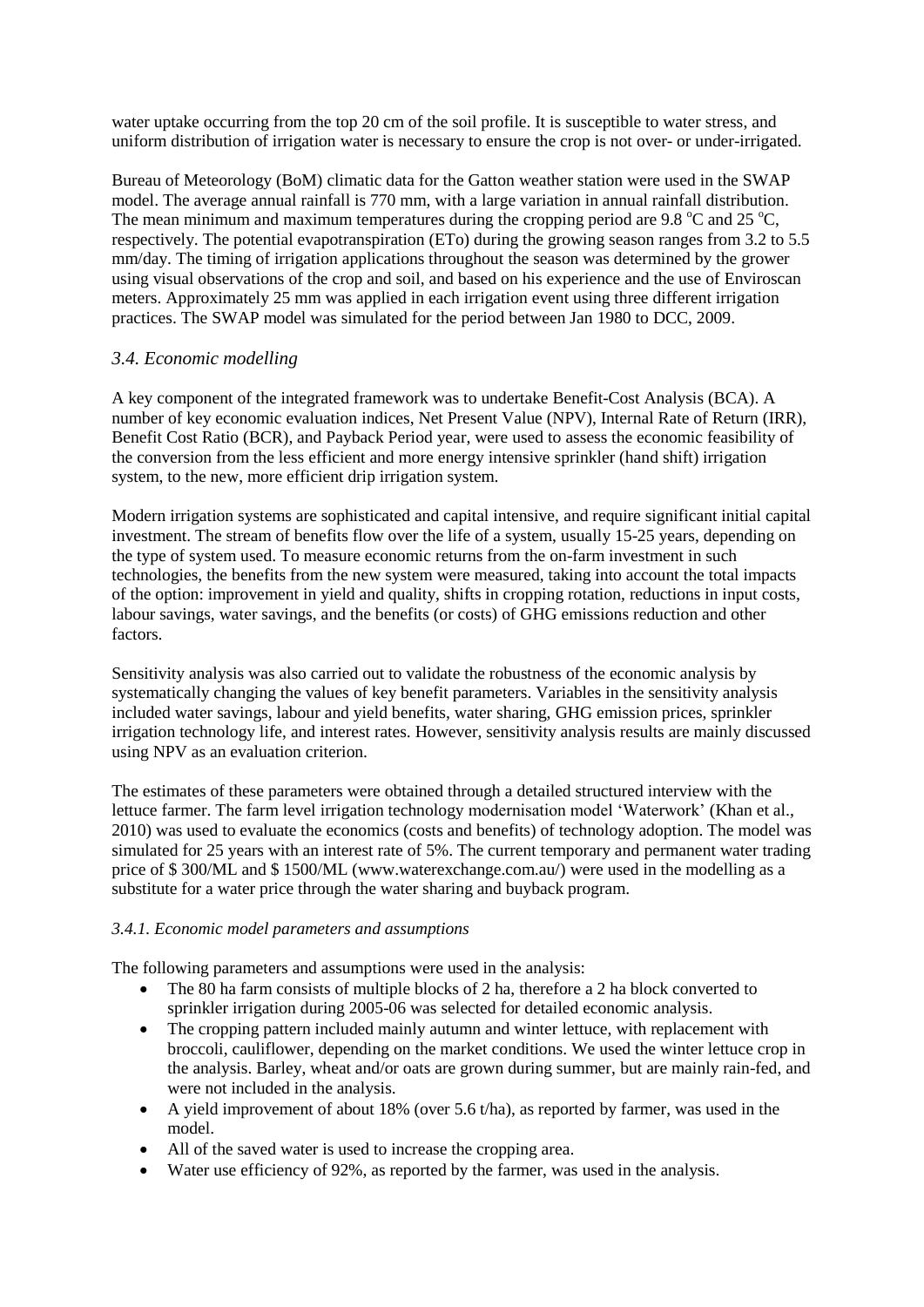- Drip irrigation led to significant labour savings (about 50%). Further reductions have been achieved through full-automation and centralised-controlled at the farm, but were not included in the analysis.
- Quality improvements were modelled through higher market prices. Based on the farmer's assessment, drip irrigation results in 10% higher market prices.
- Tax savings are possible but were not included in the analysis. Similarly, no water trading occurs at this property due to physical constraints, therefore no permanent or temporary
- water trading was considered in the analysis. However, in the sensitivity analysis a 50:50 water sharing plan was considered.
- The model did not include carbon prices in the base case economic model. However, two prices, \$ 10/t CO2e and \$ 30/t CO2e, were used in the sensitivity analysis.
- Water saving estimates were obtained through SWAP models and the farmer's assessment; however, only the farmer's assessment was used in the economic model.

# **4. Results**

## *4.1. Greenhouse gas emission estimation*

## *4.1.1. GHG emissions due to the use of fossil fuels (electricity and diesel)*

Energy consumption and GHG emissions due to the use of fuels (diesel and electricity) for farm operations in the two different lettuce-cropping irrigation systems are given in Table 2. Overall, fuelrelated GHG emissions in the trickle and hand shift irrigation systems were  $3134 \text{ kg CO}_2$ e/ha and  $4968 \text{ kg CO}_2$ e/ha, respectively. Both the farm machinery operation and irrigation related emissions were higher in the hand shift irrigation system which used higher amounts of diesel and electricity. Farm machinery operation related emissions in the hand shift system were 1.3 times the emissions from trickle irrigation, and the amount was double in the case of irrigation related emissions.

#### *4.1.2. GHG emissions due to use of agrochemicals*

In total, the production, packing, storage and transportation of agrochemicals used in the trickle and hand shift irrigation systems released 1210 kg  $CO<sub>2</sub>e/ha$  and 677 kg  $CO<sub>2</sub>e/ha$  emissions, respectively (Table 3). Lettuce farming under the hand shift irrigation system used higher quantities of CropKing fertiliser than trickle irrigation. The hand shift irrigation system used 200 kg of sulphate of ammonia but did not use potassium nitrate and calcium nitrate. On the other hand, lettuce farming under trickle irrigation did not use sulphate of ammonia but used 800 kg/ha of calcium nitrate and 200 kg/ha of potassium nitrate. However, much of this difference can be attributed to changes in fertilisation practices over recent years and to the farmer's experience in precision farming rather than differences due to irrigation technology.

#### *4.1.3. Emissions of N2O from soils due to N-fertilizer application*

Cropping under the trickle and hand shift irrigation systems emitted around 1827 kg  $CO<sub>2</sub>e$  and 935 kg  $CO<sub>2</sub>e$  GHGs per hectare, respectively, into the atmosphere from the de-nitrification of applied N fertilizer (Table 4). These emissions were directly related to N fertilizer amounts: the higher the N fertilizer use, the greater the emissions of  $N_2O$  and thus the higher the  $CO_2e$ . All fertilisers used for lettuce cropping in both irrigation systems contain some amount of nitrogen. However, in total, higher amounts of fertilisers were used in the present-day trickle irrigation system. Therefore, almost two times more GHG emissions were emitted per hectare by the trickle-irrigated lettuce cropping systems than by the former hand-shift-irrigated lettuce cropping system.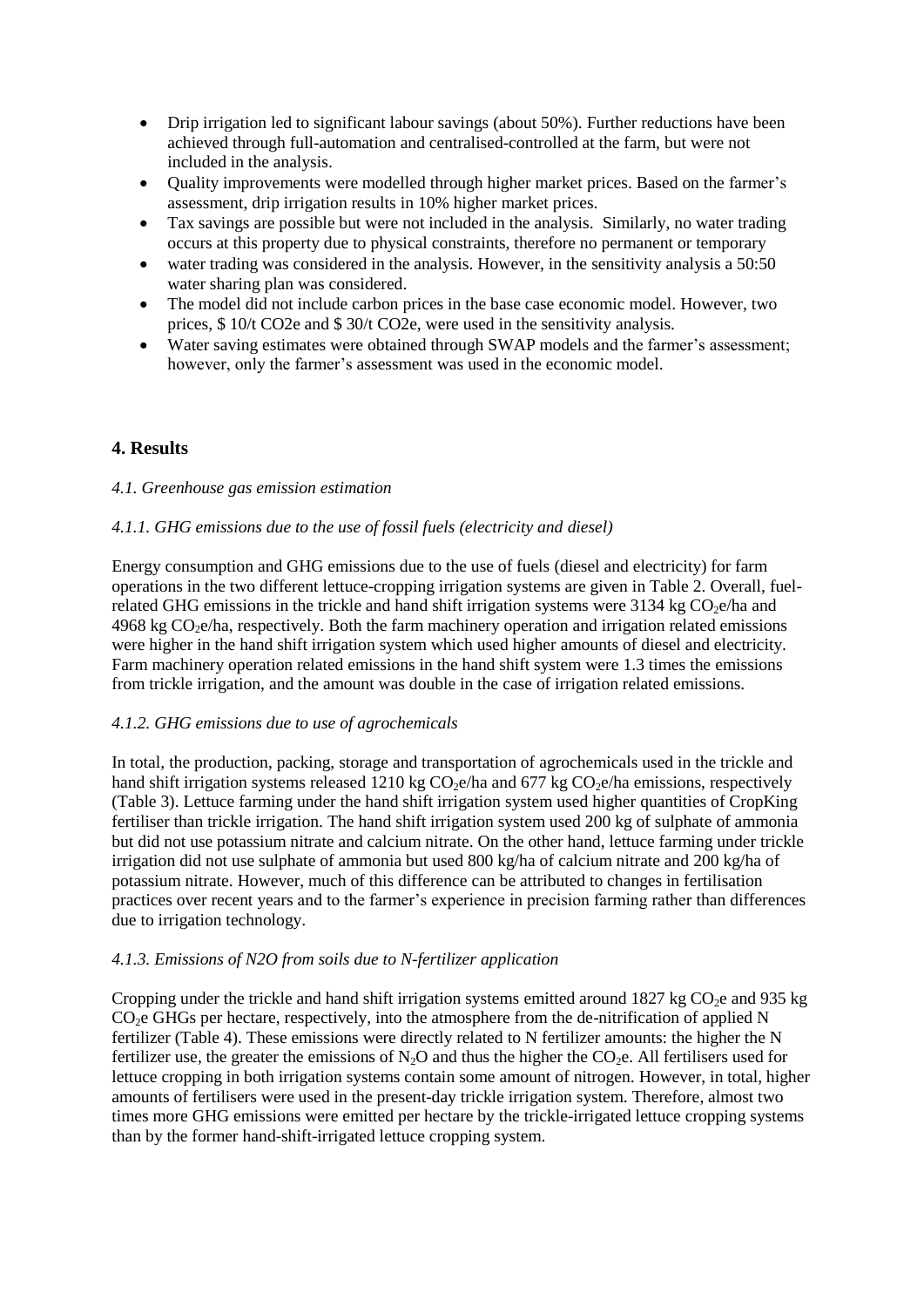| Farming operation        | Sprinkler (hand shift)    |                               | Drip (trickle)             |                           |                                   |                            |
|--------------------------|---------------------------|-------------------------------|----------------------------|---------------------------|-----------------------------------|----------------------------|
|                          | Diesel <sup>a</sup> $(L)$ | Electricity <sup>a</sup> (kW) | Emissions ( $kg CO2e/ha$ ) | Diesel <sup>a</sup> $(L)$ | Electricity <sup>a</sup> ( $kW$ ) | Emissions ( $kg CO2e/ha$ ) |
| Farm machinery operation | 823.6                     |                               | 2390.6                     | 635.6                     |                                   | 1844.9                     |
| Irrigation               |                           | 768.8                         | 2577.1                     |                           | 384.4                             | 1288.6                     |
| <b>Total</b>             |                           |                               | 4967.7                     |                           |                                   | 3133.5                     |

**Table 2** Energy consumption (MJ/ha) and GHG emissions (kg CO<sub>2</sub>e/ha) due to use of fuels for farm operations for lettuce cropping in the Lockyer Valley, south-eastern Queensland.

<sup>a</sup> Source: Farm survey 2010-11 (this study).

#### *4.1.4. GHG emissions due to the production of farm machinery*

As noted, the operation of lettuce farm machinery (other than irrigation machinery) in the hand-shift irrigation system required larger quantities of diesel than the trickle irrigation system. As the quantity of GHG emissions due to the use of farm machinery was directly related to diesel-related emissions, the hand-shift irrigation lettuce farming system had higher amounts of machinery related emissions  $(344.3 \text{ kg CO}_2)$ e/ha) than did trickle irrigation  $(265.7 \text{ kg CO}_2)$ e/ha).

## **Table 3**

Energy consumption (MJ/ha) and GHG emissions ( $kg CO<sub>2</sub>e/ha$ ) due to the use of agrochemicals for lettuce cropping in the Lockver Valley, south-eastern Oueensland.

| Agrochemicals       | Sprinkler (hand shift)              |                                               | Drip (trickle)                                 |                                        |
|---------------------|-------------------------------------|-----------------------------------------------|------------------------------------------------|----------------------------------------|
|                     | Amount <sup>a</sup><br>(kg or L/ha) | <b>Emissions</b><br>(kg CO <sub>2</sub> e/ha) | Amount <sup>a</sup><br>$(kg \text{ or } L/ha)$ | Emissions<br>(kg CO <sub>2</sub> e/ha) |
| CropKing 77S        | 400.0                               | 318.9                                         | 300.0                                          | 239.2                                  |
| Sulphate of Ammonia | 200.0                               | 217.9                                         | 0.0                                            | 0.0                                    |
| Calcium Nitrate     | 0.0                                 | 0.0                                           | 800.0                                          | 657.8                                  |
| Potassium Nitrate   | 0.0                                 | 0.0                                           | 200.0                                          | 172.4                                  |
| Insecticide         | 7.7                                 | 36.0                                          | 7.7                                            | 36.0                                   |
| Herbicide           | 7.5                                 | 86.6                                          | 7.5                                            | 86.6                                   |
| Fungicide           | 5.0                                 | 17.9                                          | 5.0                                            | 17.9                                   |
| <b>Total</b>        |                                     | 677.3                                         |                                                | 1209.8                                 |

<sup>a</sup> Source: Farm survey 2010-11 (this study).

#### *4.2. Water saving estimates*

The SWAP model was applied to estimate the potential water savings. The farmer's estimates were used to validate the water savings obtained through the SWAP model. The model simulation results showed that, from the reported water use of 4 ML/ha for the old overhead sprinkler system, an average of 1.6 ML/ha of water savings (range: 1.4 ML/hae2.0 ML/ha) was possible for winter lettuce with conversion to the drip irrigation system. Based on the farmer's assessment, water savings of 1.96 ML/ha (52.4%) were achieved for lettuce grown under drip irrigation compared to overhead sprinklers, which indicated that the farmer was achieving at the higher level of water savings indicated through SWAP modelling. This is not surprising given the fact that farmers often use deficit irrigation practices, especially during periods of low water availability.

#### *4.3. Economic evaluations*

The main benefits of the new irrigation system include water savings, increased yield, quality improvements leading to increased output prices, labour savings and decreased input costs. The results of the economic analysis, presented in Table 5, indicate a stronger economic return at the level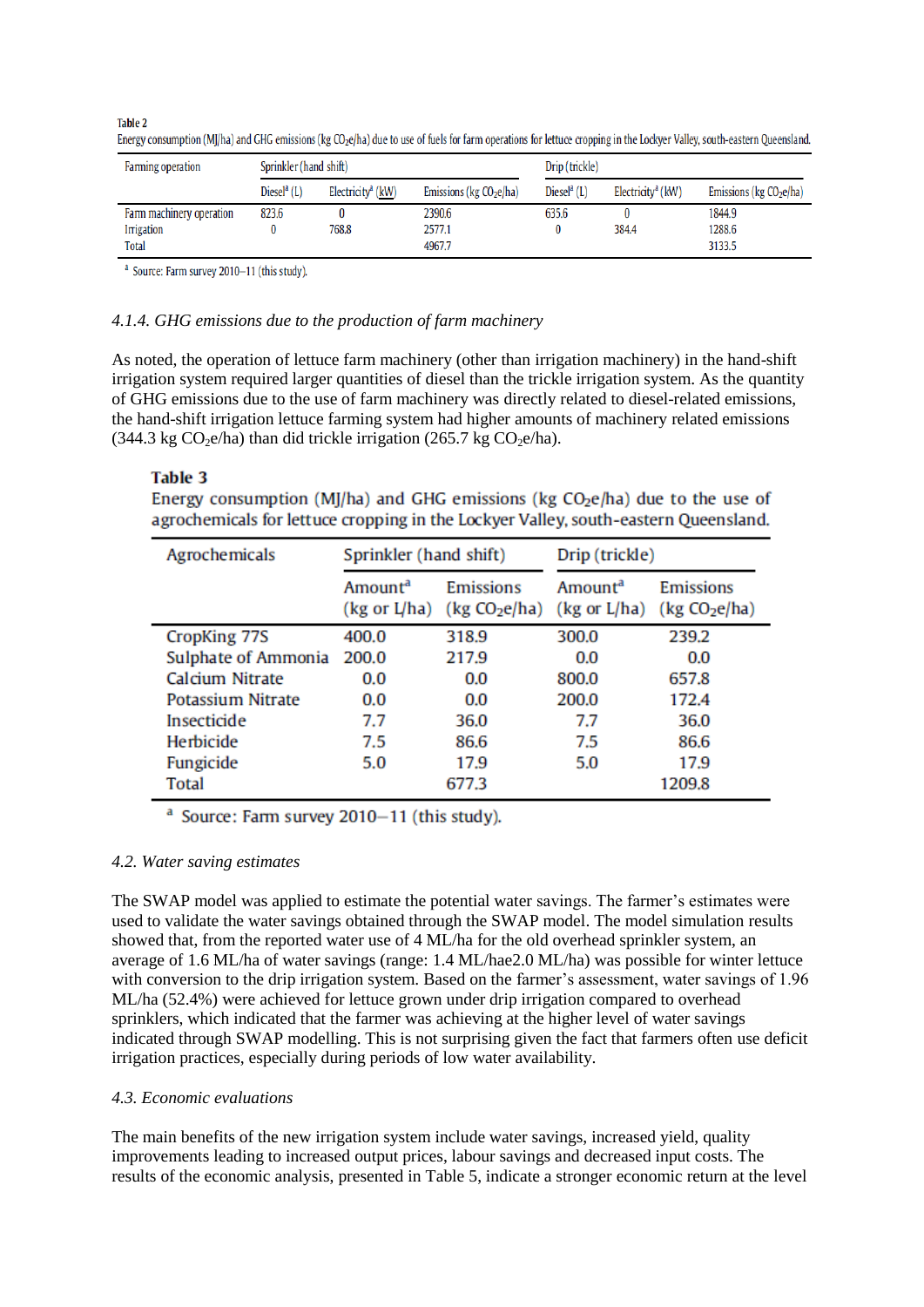of water savings (1.96 ML/ha) reported for the drip irrigation technology, and that conversion was an economically viable option for this farm.

| N-fertilisers       | Sprinkler (hand shift)         |                                        | Drip (trickle)                 |                                        |
|---------------------|--------------------------------|----------------------------------------|--------------------------------|----------------------------------------|
|                     | Amount <sup>a</sup><br>(kg/ha) | Emissions<br>(kg CO <sub>2</sub> e/ha) | Amount <sup>a</sup><br>(kg/ha) | Emissions<br>(kg CO <sub>2</sub> e/ha) |
| CropKing 77S NPK    | 400.0                          | 522.7                                  | 300.0                          | 392.0                                  |
| Sulphate of ammonia | 200.0                          | 412.7                                  | 0.0                            | 0.0                                    |
| Calcium nitrate     | 0.0                            | 0.0                                    | 800.0                          | 1179.0                                 |
| Potassium nitrate   | 0.0                            | 0.0                                    | 200.0                          | 255.5                                  |
| <b>Total</b>        |                                | 935.3                                  |                                | 1826.5                                 |

Emissions of  $N_2O$  (kg CO<sub>2</sub>e/ha) from N-fertilizer application in soils in the Lockver Valley, south-eastern Queensland.

<sup>a</sup> Source: Farm survey 2010-11 (this study).

The net benefit of adoption of the drip irrigation system was about \$ 4613/ML/year. The benefit-cost ratio of 13.1 indicates that every dollar spent on the improved technology led to a \$ 13.1 increase in income. The increased yield and labour savings were sufficient to recover costs within the first year of investment.

## *4.3.1. Sensitivity analyses*

**Table 4** 

Sensitivity analysis was used to test the robustness of the economic analysis by changing the values of key benefit parameters such as water savings, labour and yield benefits, water sharing, GHG emission prices, sprinkler irrigation technology life, and interest rates. Temporary water trading was not considered for this case study, instead a water sharing scenario based on 50:50 water sharing was considered.

The sensitivity analysis showed that all scenarios resulted in positive NPV (Table 6), therefore investments in converting the hand shift sprinkler irrigation system to drip irrigation were viable and robust. This was mainly due to higher yield and quality benefits, and significant amounts of water and labour savings.

The results indicate that greater profits for lettuce cropping are possible under a drip irrigation system than a hand shift sprinkler irrigation system, if the estimated yield benefits, water savings and labour savings occur.

## **5. Discussion and policy implications**

There is a clear difference in the quantities of GHG emissions per hectare between the two lettuce farming irrigation systems (Table 7). Major differences were noted in fuel and agrochemical related emissions. Trickle irrigation accounts for a higher amount of agrochemical-related emissions but a smaller amount of fuel related emissions. Overall, higher total quantities of GHGs were emitted from the hand shift (6925 kg  $CO<sub>2</sub>e/ha$ ) than from the trickle irrigation (6435 kg  $CO<sub>2</sub>e/ha$ ) farming system. Total emissions in the lettuce crop in this study were higher than for many other crops analysed by the researchers in Australia. For example, an irrigated cotton farming system in the Darling Down region emits  $4841 \text{ kg CO}_2$ e/ha (Maraseni et al., 2010a); a rice farming system with a surface irrigation system in the Murrumbidgee area emits  $1076 \text{ kg CO}_2$ e/ha (Maraseni et al., 2009b); a dryland peanut cropping system in the Kingaroy district emits  $1076 \text{ kg CO}_2$ e/ha (Maraseni et al., 2007); and dryland barley, chickpeas, wheat and durum cropping in Darling Down region emit 251.8 kg  $CO<sub>2</sub>e/ha$ , 279.7 kg  $CO<sub>2</sub>e/ha$ , 577.6 kg  $CO<sub>2</sub>e/ha$  and 633.7 kg  $CO<sub>2</sub>e/ha$ , respectively (Maraseni and Cockfield, 2011).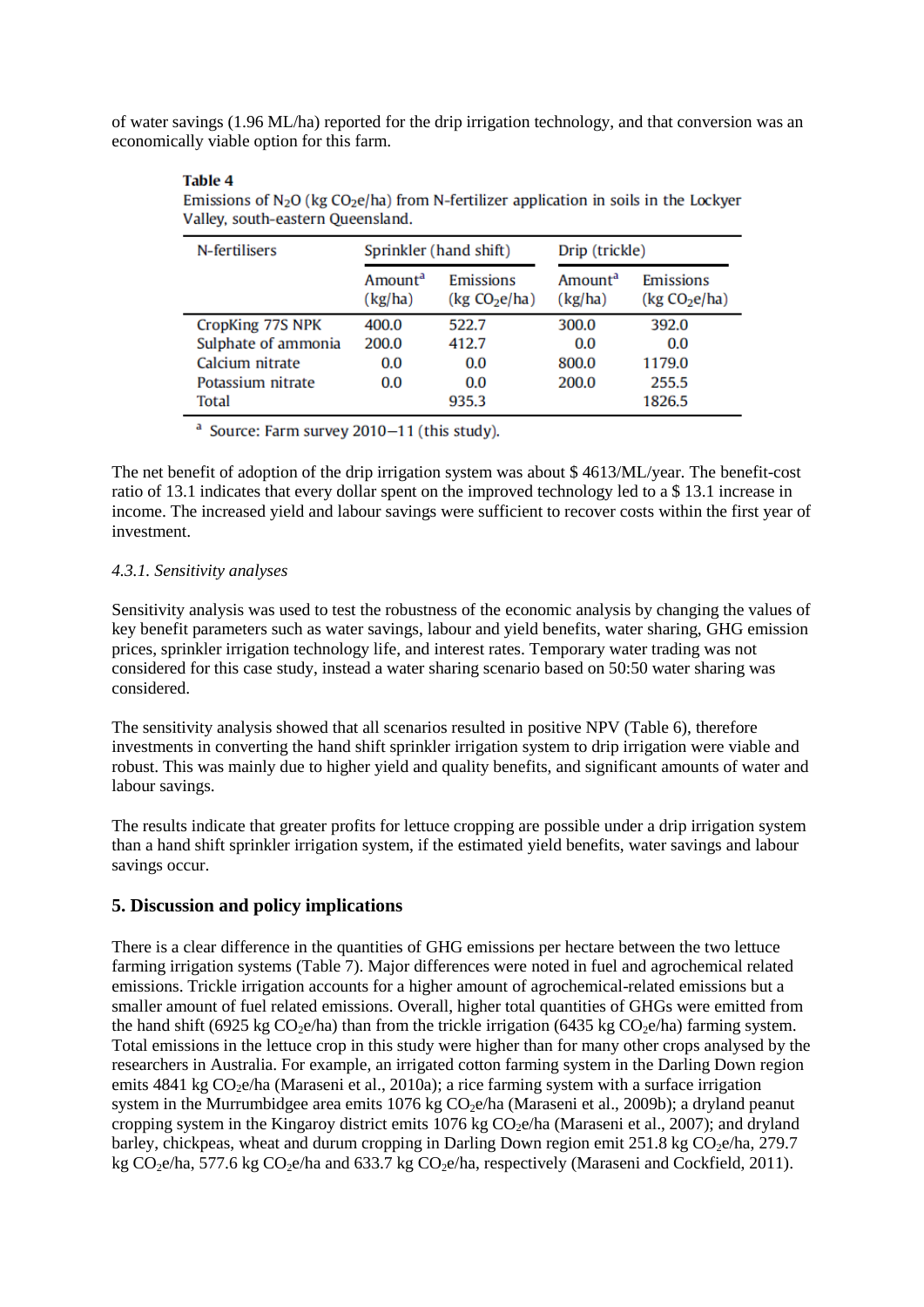## **Table 5**

Economic evaluation of drip irrigation technology adoption for lettuce cropping in the Lockyer Valley, south-eastern Queensland.

| Economic evaluation indices       | Unit | Base case scenario |
|-----------------------------------|------|--------------------|
| Net Present Value (NPV)           |      | 453,257            |
| Benefit Cost Ratio (BCR)          |      | 13.12              |
| Internal Rate of Return (IRR)     | ℁    | <b>NA</b>          |
| Payback period                    | Year | Less than a year   |
| Net benefit per ML of saved water |      | 4613.0             |

NA: Could not be calculated.

## Table 6

Sensitivity analysis of drip irrigation technology adoption for lettuce cropping in the Lockyer Valley, south-eastern Queensland.

| Scenario                                           | $NPV($ \$) | Net benefit/<br>$ML$ saved $(S)$ |
|----------------------------------------------------|------------|----------------------------------|
| Base case scenario                                 | 453,257    | 4613                             |
| Water saving reduced by 50%                        | 182,200    | 3681                             |
| Zero Labour benefits                               | 422,180    | 4297                             |
| Zero (0%) yield increase                           | 121,291    | 1235                             |
| Water sharing (50% of water saving) $@$ \$ 2500/ML | 262,069    | 2667                             |
| Water sharing (50% of water saving) $@$ \$ 1500/ML | 260,119    | 2648                             |
| GHG emission price of $$10 ($/t CO2e)$             | 453,507    | 4616                             |
| GHG emission price of \$30 ( $f/cO2e$ )            | 454,007    | 4621                             |
| The life of the technology is 30 years             | 496,958    | 5058                             |
| The life of the technology is 15 years             | 326,300    | 3321                             |
| The interest rate is 10%                           | 296,549    | 3018                             |
| The interest rate is 2%                            | 619,777    | 6308                             |

This was expected as preplanting and harvesting operations in lettuce cropping require large amounts of machinery operation, and thus use of fuels. The smaller amount of GHG emissions in dryland cropping systems is obvious as there are no pumping related emissions.

The results from this case study are a little lower than our previous estimate of average national level emissions for lettuce farming systems in Australia (8750 kg CO2e/ha; Maraseni et al., 2010b). This variation is inevitable as farms operate under different climatic, topographic and edaphic conditions.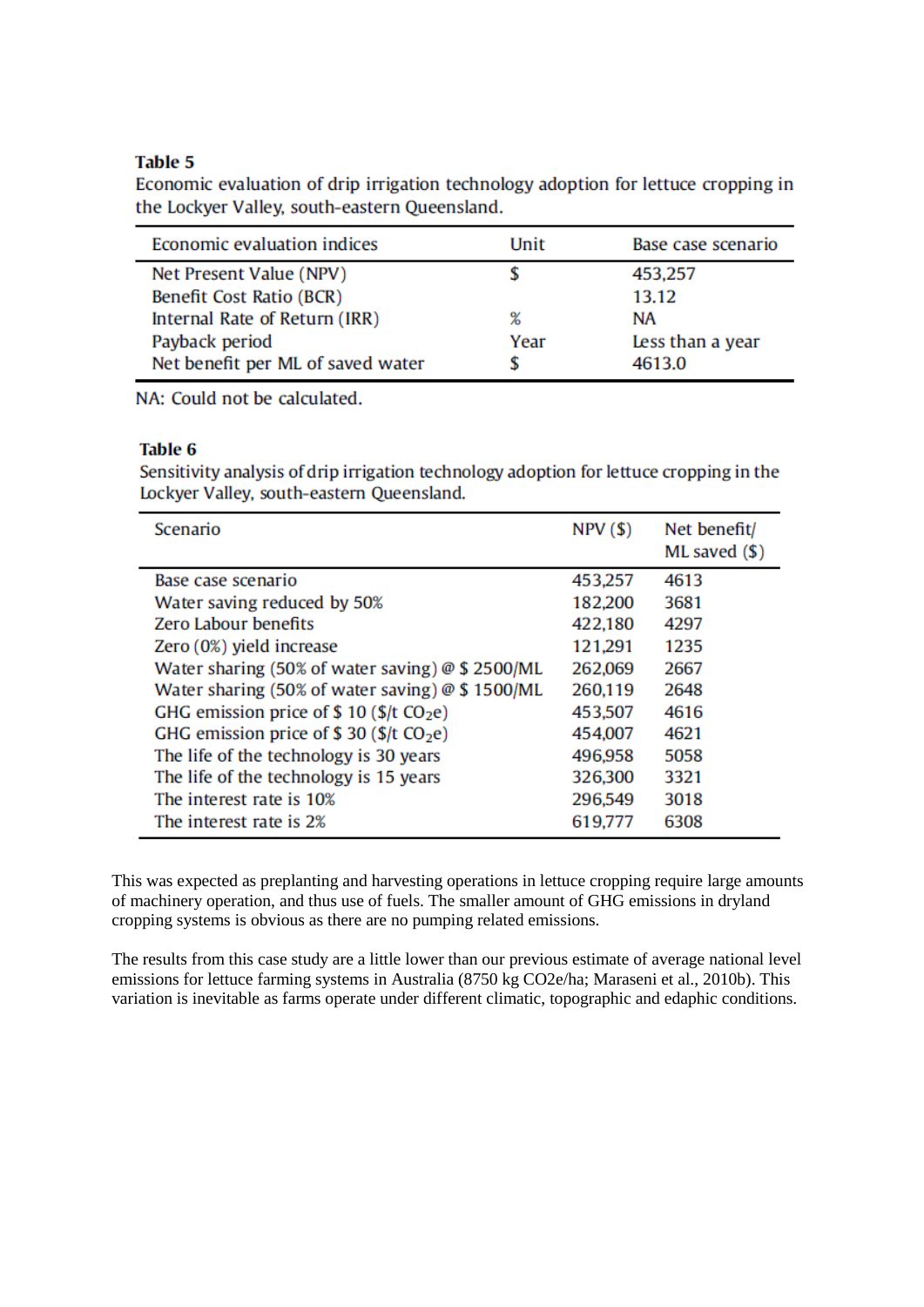#### **Table 7**

| Sources of emissions                                 | Sprinkler<br>(hand shift)              | Drip (trickle)                         |  |
|------------------------------------------------------|----------------------------------------|----------------------------------------|--|
|                                                      | Emissions<br>(kg CO <sub>2</sub> e/ha) | Emissions<br>(kg CO <sub>2</sub> e/ha) |  |
| Fuels                                                | 4967.7                                 | 3133.5                                 |  |
| Agrochemicals                                        | 677.3                                  | 1209.8                                 |  |
| Emissions from soils due to N-fertilizer use         | 935.3                                  | 1826.5                                 |  |
| Farm machinery (except irrigation machinery)         | 344.3                                  | 265.7                                  |  |
| Total emissions ( $kg CO2e/ha$ )                     | 6924.6                                 | 6435.5                                 |  |
| GHG emissions per ML water (kg CO <sub>2</sub> e/ML) | 1846.6                                 | 3605.3                                 |  |
| GHG emissions per $kg (kg CO2e/kg of letture)$       | 0.22                                   | 0.17                                   |  |

GHG emissions ( $kg CO<sub>2</sub>e/ha$ ) due to various farming inputs from two lettuce irrigation systems in the Lockyer Valley, south-eastern Queensland.

Note: Yield of lettuce for drip irrigation is 37,372 kg/ha and for hand shift irrigation is 31,766 kg/ha. Drip (trickle) irrigation used 1.79 ML/ha of water whereas hand shift sprinkler used 3.75 ML/ha.

Trickle irrigation led to a 52% decrease in water use per hectare, and, consequently, almost a doubling of the GHG emissions per unit of water (GHG emissions per unit of water in the trickle-irrigated lettuce farming system were 3605 kg CO2e/ML compared to emissions of 1847 kg CO2e/ML from the hand-shift irrigation system.). However, yields for the drip irrigation systems were 1.2 times those of the older overhead sprinkler system and GHG emissions per unit of yield were 1.3 times lower than that those from the older overhead sprinkler system.

The economic analysis also concluded that drip irrigation had greater potential efficiencies for the lettuce farm under investigation. However, achieving maximum efficiencies under drip irrigation systems depends greatly on the design and management of the system (Raine et al., 2000). This was evident in this case study with the lettuce grower achieving high-end water savings (close to 2 ML/ha) through better management. In this case, drip technology delivered greater efficiencies with suitable management, and thus saved significant volumes of water, compared with the older handshift labour intensive sprinkler irrigation system. A benefit cost analysis investigating the net benefit of converting from the hand shift sprinkler irrigation to a drip irrigation system found positive net benefits despite higher investment costs; these net benefits are primarily attributed to improvements in water, production and labour efficiencies. The results are consistent with other studies conducted in Australia for lettuce (see Hickey et al., 2006). However, the BCR estimated in this case study is lower than that estimated by Hickey et al. (2006).

The conversion of older inefficient and energy-intensive sprinkler irrigation systems (hand shift) to trickle irrigation technologies saved considerable water and GHG emissions and was also economically highly competitive. Australia is the highest per-capita GHG emitting country in the world (27 t  $CO<sub>2</sub>e$ /person) and is also highly vulnerable to the effect of climate change; hence, bothclimate change adaptation and mitigation are important (Maraseni et al., 2009a). Developing policies to encourage farmers to replace hand shift irrigation systems with trickle irrigation systems could help to achieve both adaptation and mitigation objectives. In addition, further innovation such as the use of agrobiogas could be helpful in reducing GHG emissions (Budzianowski, 2012).

This study highlights the complexity involved in evaluating the effectiveness of achieving on-farm water use efficiency through conversion to new water use efficient irrigation systems. The tradeoffs analysis raises a critical point, indicating that both mitigation and adaptation have to be evaluated at the same time in order to optimise economic investments in irrigation technologies while managing climate change.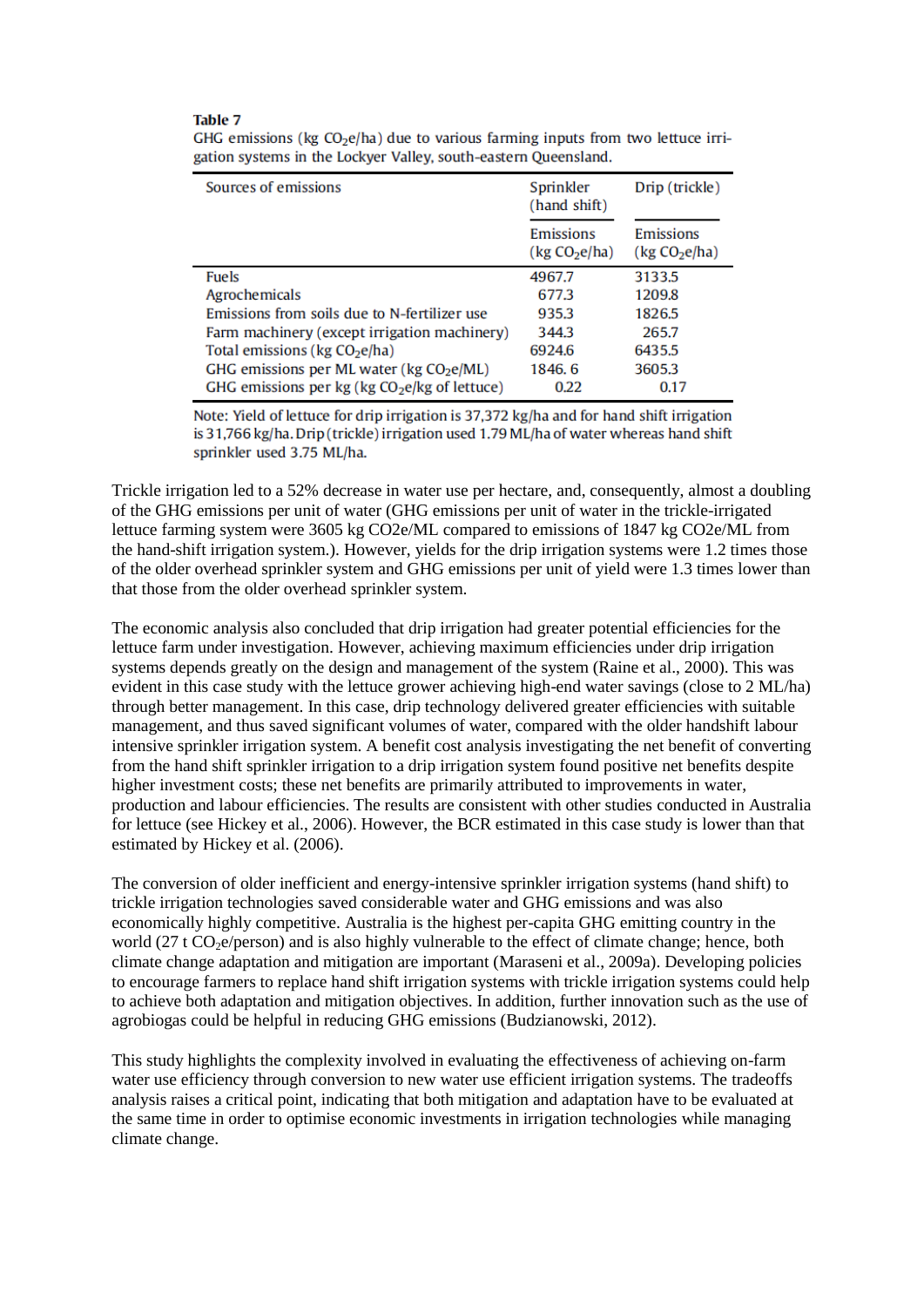## **6. Conclusion and recommendations**

This study investigated whether the conversion of a sprinkler (hand shift) irrigation system to a drip (trickle) irrigation system resulted in water savings and reduced greenhouse gas emissions, and whether the conversion was an economically sound decision for an irrigated lettuce production system in the Lockyer Valley, one of the major vegetable producing regions in Australia. The results indicate that there are significant benefits of the trickle irrigation system compared to the old one in all these attributes, and that on farm infrastructure investment programs should give priority to replacing old hand shift irrigation systems with trickle irrigation systems. The findings of this study also support the use of an integrated approach to avoid possible conflicts in the design of national climate change mitigation and adaptation policies.

#### **Acknowledgements**

This project was conducted with the assistance of the National Water Commission (NWC), Australia. A full report on the study conducted under this program is available through the NWC Waterlines series. Please see: Mushtaq S and Maraseni TN 2011, Technological change in the Australian irrigation industry: implications for future resource management and policy development, Waterlines report, National Water Commission, Canberra. (Available online at: http://nwc.gov.au/publications/waterlines/technologicalchange-in-the-australian-irrigation-industryimplications-forfuture-resource-management-and-policy-development.)

## **References**

ABS (Australian Bureau of Statistics), 2008. Water and the Murray-Darling Basin - a Statistical Profile, Australia, 2000e01 to 2005e06. In: ABS Catalogue No. 4610.0.55.007. Australian Bureau of Statistics, Commonwealth of Australia, Canberra.

ABS (Australian Bureau of Statistics), 2010. Water Use on Australian Farms 2008-09. In: ABS Catalogue No. 4618.0. Australian Bureau of Statistics, Commonwealth of Australia, Canberra.

Amjed, H., 2010. Quantifying the role of irrigation uniformity on lettuce production and profitability in the Lockyer Valley, Queensland. PhD thesis, University of Southern Queensland, Toowoomba.

Baillie, J., Baillie, C., Heinrich, N., Murray, A., 2007. On-farm Water Use Efficiency in the Northern Murray-Darling Basin. No. 03/08. Murray Darling Basin Commission Publication, Canberra.

Barber, A., 2004. Seven Case Study Farms: Total Energy and Carbon Indicators for New Zealand Arable and Outdoor Vegetable Production. AgriLINK New Zealand Ltd.

Budzianowski, W.M., 2012. Sustainable biogas energy in Poland: prospects and challenges. Renewable and Sustainable Energy Reviews 16, 342-349.

DCC (Department of Climate Change), 2009. National Greenhouse Gas Accounts (NGA) Factors. Department of Climate Change, Canberra. Available online at: www.climatechange.gov.au/ (accessed 28.04.10.).

Green, G., Sunding, D., Zilberman, D., 1996. Explaining irrigation technology choices: a microparameter approach. American Journal of Agricultural Economics 78 (4), 1064-1072.

Helsel, Z., 1992. Energy and alternatives for fertiliser and pesticides use. In: Fluck, R.C. (Ed.), Energy in World Agriculture. Elsevier, Amsterdam.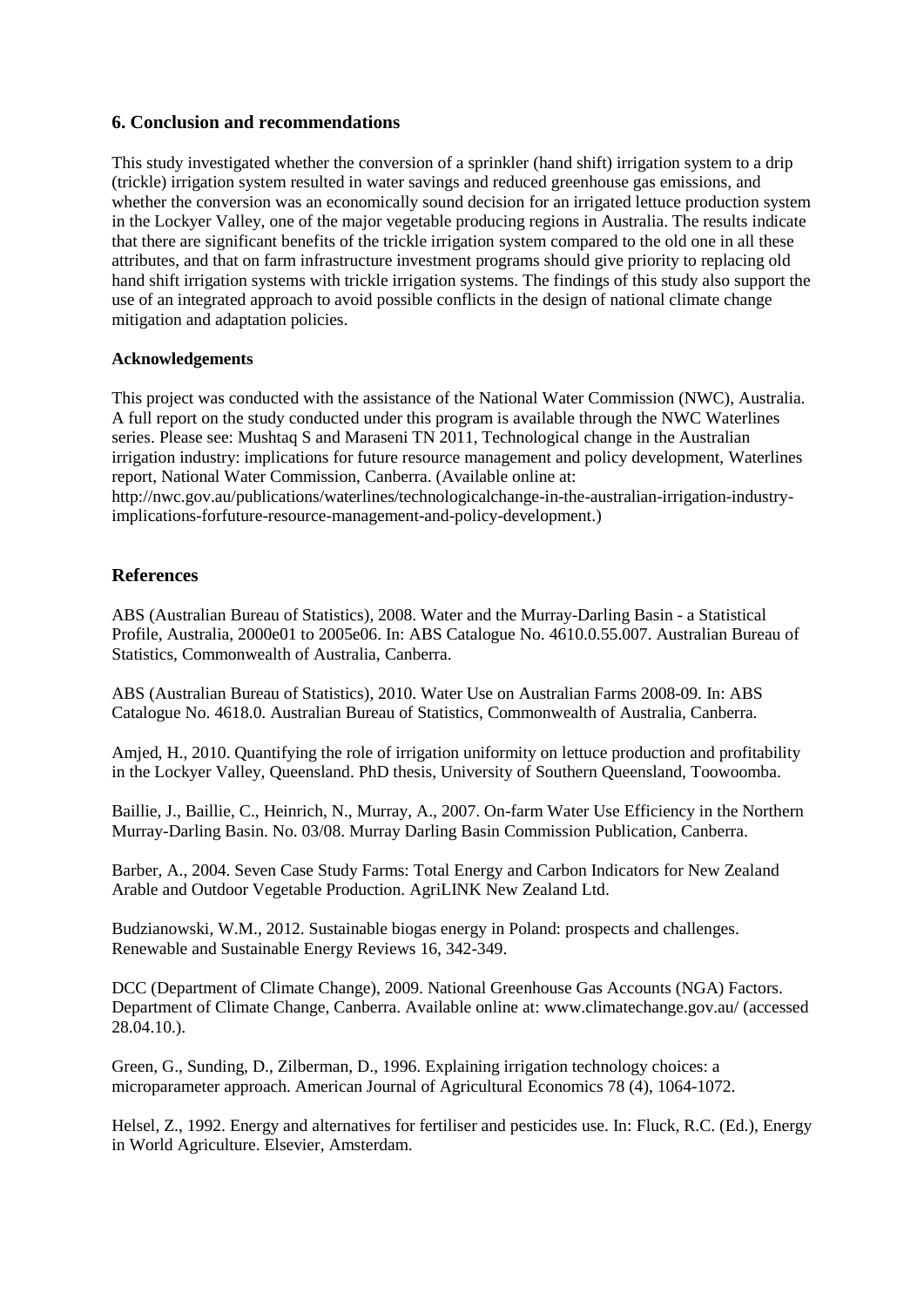Hickey, M., Hoogers, R., Singh, R., Christen, E., Henderson, G., Ashcroft, B., Top, M., O'Donnell, D., Sylvia, S., Hoffmann, H., 2006. Maximising Returns from Water in the Australian Vegetable Industry. NSW Department of Primary Industries, Orange NSW.

Jackson, T.M., Khan, S., Hafeez, M., 2010. A comparative analysis of water application and energy consumption at the irrigated field level. Agricultural Water Management 97, 1477-1485.

Khan, S., Abbas, A., 2007. Upscaling water savings from farm to irrigation system level using GIS-Based Agro-hydrological modelling. Irrigation and Drainage 56, 29-42.

Khan, S., Akbar, S., Rana, T., Abbas, A., Robinson, D., Dassanayke, D., Hirsi, I., Blackwell, J., Xevi, E., Carmichael, A., 2004. Hydrologic economic ranking of water saving options Murrumbidgee Valley. Report to Pratt Water e Water Efficiency Feasibility Project. Available online at: http://www.napswq.gov.au/publications/books/pratt-water/working-papers/hydrologic.html (accessed 18.07.11.).

Khan, S., Abbas, A., Gabriel, H.F., Rana, T., Robinson, D., 2008a. Hydrologic and economic evaluation of water-saving options in irrigation systems. Irrigation and Drainage 57, 1-14.

Khan, S., Mushtaq, S., Ahmad, A., Hafeez, M.M., 2008b. Trade-off analysis for restoring environmental flows through irrigation demand management. Australian Journal of Water Resources 12 (1), 1-20.

Khan, S., Mushtaq, S., Chen, C., 2010. A decision support tool for irrigation infrastructure investments. Irrigation and Drainage 59, 404-418.

Lal, R., 2004. Carbon emissions from farm operation. Environment International 30, 981-990.

Mackinnon, D., Mallawaarachchi, T., Ashton, D., 2009. Irrigation in the Murray-Darling Basin: Investment in On-farm Irrigation Infrastructure, 2006-07. ABARE Research Report 09.14, Canberra.

Maraseni, T.N., Cockfield, G., 2011. Does the adoption of zero tillage reduce greenhouse gas emissions? An assessment for the grains industry in Australia. Agricultural Systems 104, 451-458.

Maraseni, T.N., Cockfield, G., Apan, A., 2007. A comparison of greenhouse gas emissions from inputs into farm enterprises in Southeast Queensland, Australia. Journal of Environmental Science and Health Part A 42, 11-19.

Maraseni, T.N., Maroulis, J., Cockfield, G., 2009a. An analysis of Australia's carbon pollution reduction scheme. International Journal of Environmental Studies 66 (5), 591-603.

Maraseni, T.N., Mushtaq, S., Maroulis, J., 2009b. Greenhouse gas emissions from rice farming inputs: a cross country assessment. Journal of Agricultural Science 147, 117e126.

Maraseni, T.N., Cockfield, G., Maroulis, J., 2010a. An assessment of greenhouse gas emissions: implications for the Australian cotton industry. Journal of Agricultural Science 148, 501-510.

Maraseni, T.N., Cockfield, G., Maroulis, J., 2010b. An assessment of greenhouse gas emissions from the Australian vegetables industry. Journal of Environmental Science and Health Part B 45, 578-588.

O'Halloran, N.J., Fisher, P.D., Rab, M.A., 2008. Vegetable Industry Carbon Footprint Scoping Study Preliminary Estimation of the Carbon Footprint of the Australian Vegetable Industry. Discussion Paper 4. Horticulture Australia Ltd., Sydney.